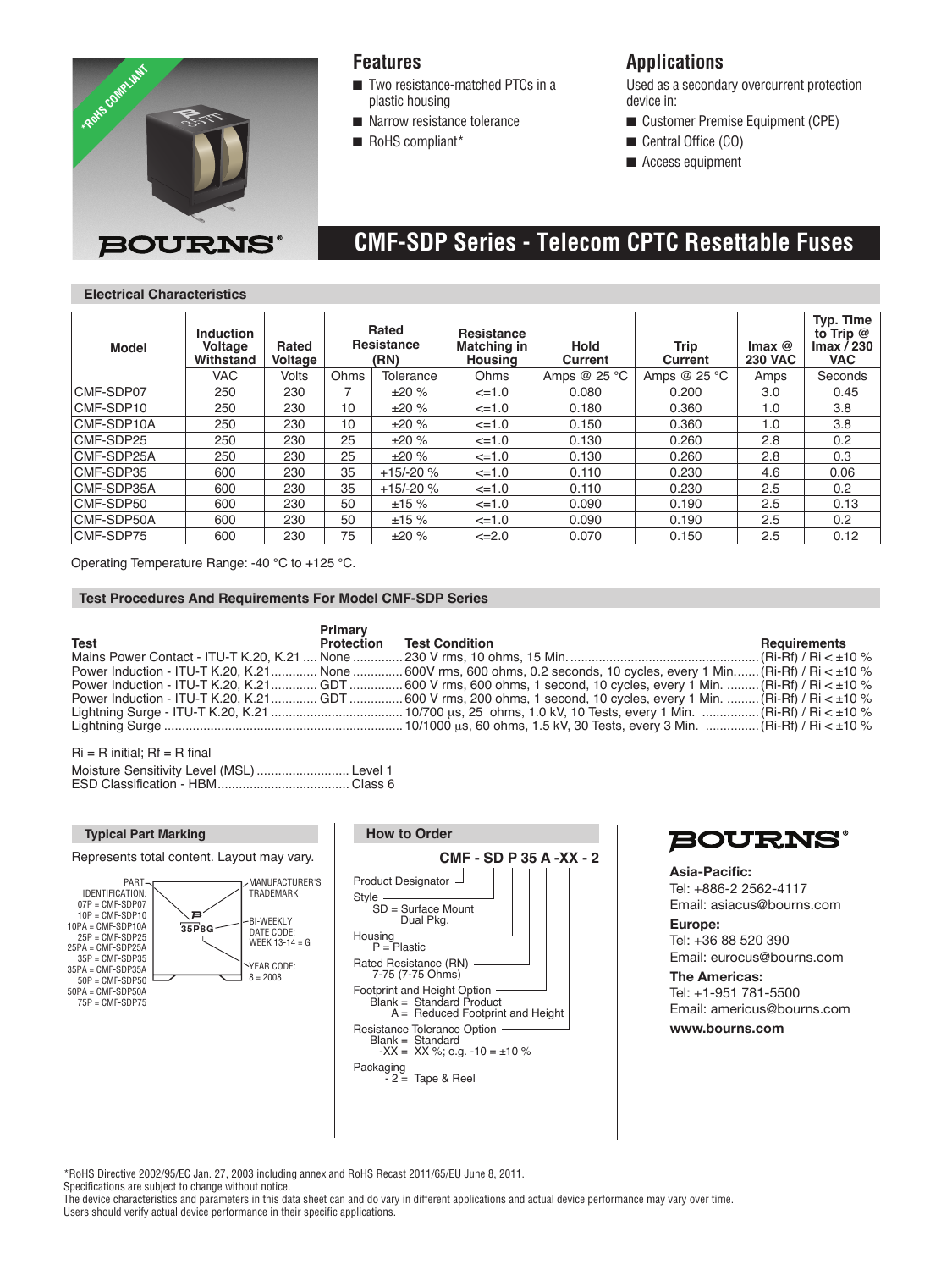# **CMF-SDP Series - Telecom CPTC Resettable Fuses**

## BOURNS



#### **Solder reflow**

- Recommended reflow methods: IR, vapor phase oven, hot air oven.
- Devices are not designed to be wave soldered to the bottom side of the board.
- Gluing the devices is not recommended.
- Recommended maximum paste thickness is 0.25 mm (.010 inch).
- Devices can be cleaned using standard industry methods and solvents. **Note:**
- If reflow temperatures exceed the recommended profile, devices may not meet the performance requirements.

#### **Rework**

• A device should not be reworked.

### **Product Dimensions**

**Solder Reflow Recommendations**



### **Recommended Pad Layout**



#### CMF-SDP SERIES, REV. F, 04/18

Specifications are subject to change without notice.

The device characteristics and parameters in this data sheet can and do vary in different applications and actual device performance may vary over time. Users should verify actual device performance in their specific applications.

 $\sim$ 







Packaging - Tape and Reel: 350 pcs. per reel Packaging - Tape and Reel: 400 pcs. per reel

(.154)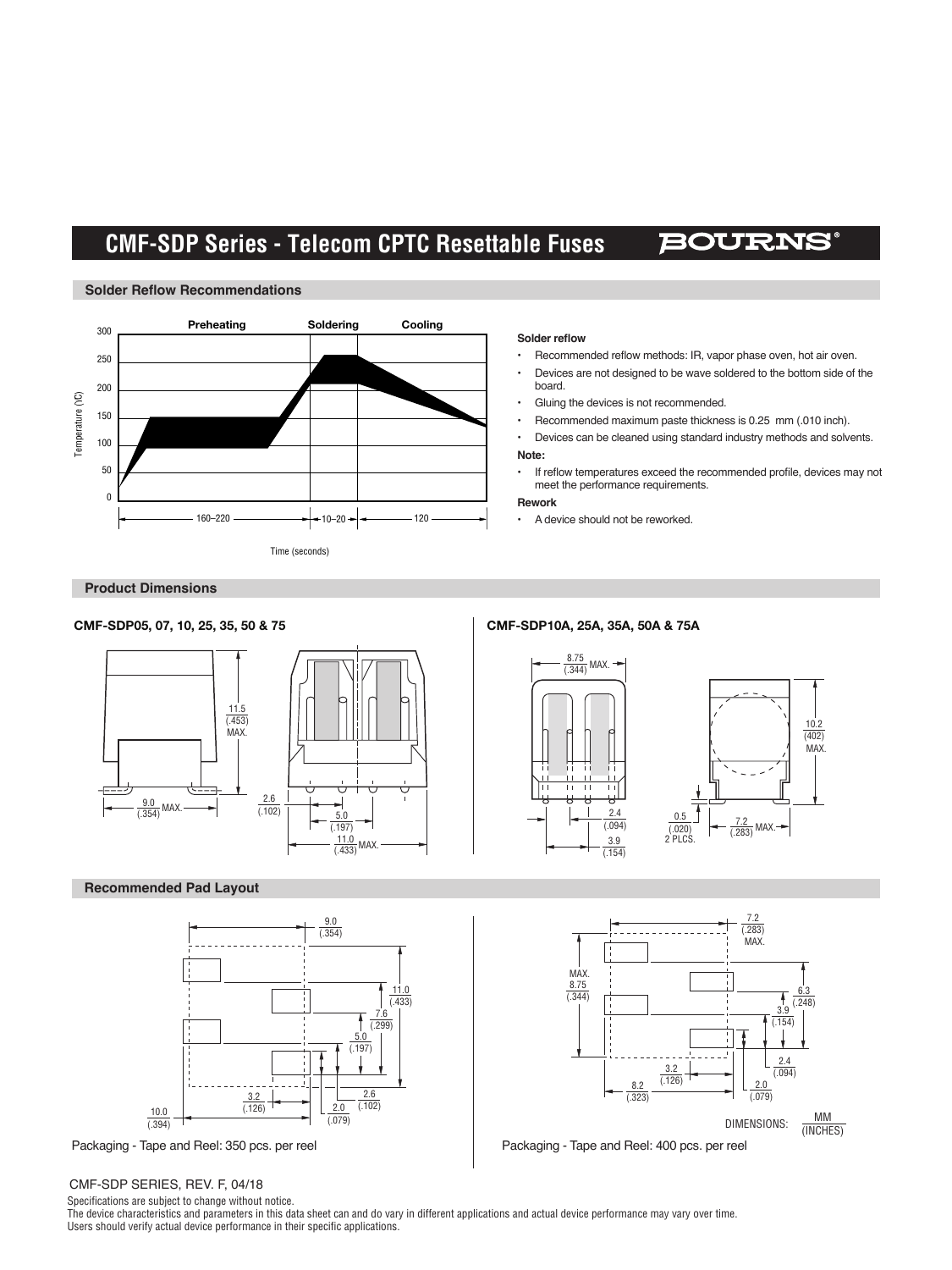# **CMF-SDP Series Tape and Reel Specifications**

# **BOURNS®**

| Tape Dimensions per EIA 481-2 | CMF-SDP10-2, CMF-SDP25-2,<br>CMF-SDP-35-2, CMF-SDP50-2,<br>CMF-SDP75-2 | CMF-SDP10A-2, CMF-SDP25A-2,<br>CMF-SDP35A-2, CMF-SDP50A-2 |
|-------------------------------|------------------------------------------------------------------------|-----------------------------------------------------------|
| W                             | $24.0 + 0.5$<br>$(0.945 \pm 0.020)$                                    | $24.0 + 0.5$<br>$(0.945 \pm 0.020)$                       |
| $P_0$                         | 4.0<br>(0.157)                                                         | 4.0<br>(0.157)                                            |
| P                             | 16.0<br>(0.630)                                                        | 16.0<br>(0.630)                                           |
| P <sub>2</sub>                | 2.0<br>(0.079)                                                         | 2.0<br>(0.079)                                            |
| A <sub>0</sub>                | $9.2 \pm 0.2$<br>$(0.362 \pm 0.008)$                                   | $7.5 \pm 0.2$<br>$(0.295 \pm 0.008)$                      |
| $B_0$                         | $11.0 \pm 0.2$<br>$(0.441 \pm 0.008)$                                  | $9.0 \pm 0.2$<br>$(0.354 \pm 0.008)$                      |
| D                             | 1.5<br>(0.059)                                                         | 1.5<br>(0.059)                                            |
| F                             | 11.5<br>(0.453)                                                        | 11.5<br>(0.453)                                           |
| E                             | 1.75<br>(0.069)                                                        | 1.75<br>(0.069)                                           |
|                               | $0.5 \pm 0.15$<br>$(0.020 \pm 0.006)$                                  | $0.5 \pm 0.15$<br>$(0.020 \pm 0.006)$                     |
| $K_0$                         | $11.5 \pm 0.2$<br>$(0.453 \pm 0.008)$                                  | $10.0 \pm 0.2$<br>$(0.394 \pm 0.008)$                     |



DIA.

Specifications are subject to change without notice.

The device characteristics and parameters in this data sheet can and do vary in different applications and actual device performance may vary over time. Users should verify actual device performance in their specific applications.